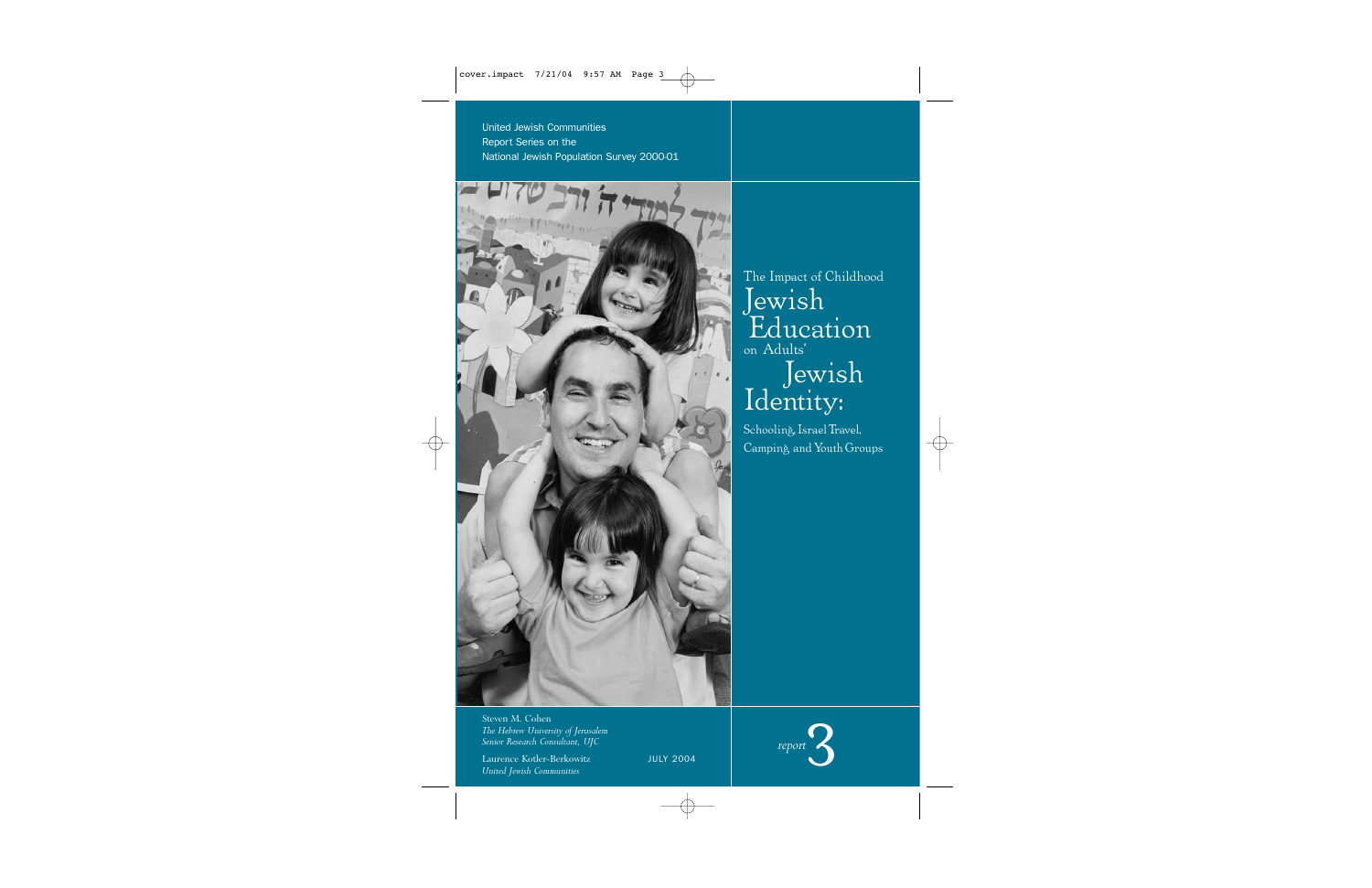#### **NJPS Co-Chairs**

Mandell L. Berman Edward H. Kaplan

#### **NJPS Trustees**

Andrea and Charles Bronfman Philanthropies AVI CHAI Foundation Mandell L. Berman Charles and Lynn Schusterman Family Foundation Council of Jewish Federations Endowment Fund Crown & Goodman Family David & Inez Myers Foundation William Davidson Eugene Applebaum Family Foundation J.E. and Z.B. Butler Foundation Jewish Community Federation of Cleveland Jewish Federation of Greater Washington Endowment Fund Jewish Federation of Metropolitan Detroit Jewish United Fund/Jewish Federation of Metropolitan Chicago Edward H. Kaplan Leonard and Tobee Kaplan Philanthropic Fund Mandel Supporting Foundations Robert Russell Memorial Foundation UJA Federation of New York United Jewish Appeal United Jewish Communities

#### **UJC Professional Leadership for NJPS**

Lorraine Blass, *NJPS Project Manager* Laurence Kotler-Berkowitz, *NJPS Research Director*

Jonathon Ament, *Senior Project Director* Debbie Bursztyn, *Database Manager*

#### **UJC Officers**

Max M. Fisher, *Honorary Chair of the Board* Robert Goldberg, *Chair of the Board* Morton B. Plant, *Chair of the Executive Committee* S. Stephen Selig III, *National Campaign Chair* Kathy Manning, *Treasurer* Joseph Kanfer, *Assistant Treasurer* Karen Shapira, *Secretary Vice Chairs* Mark Hauser Julia Koschitzky Judy Levin

Morris Offit Robert M. Schrayer Richard Wexler Mark Wilf Harold Zlot

Stephen H. Hoffman, *President/CEO*



#### INTRODUCTION

# **JEWISH COMMUNAL POLICYMAKERS, PRACTITIONERS AND**

**RESEARCHERS** have long been concerned with the question of the "impact" of Jewish education.<sup>1</sup> Put most simply this question asks: Does Jewish education make a difference? In the long run, does Jewish education influence the Jewish identity of adults 20, 30, 40 and more years after they have experienced one or more forms of Jewish education? More specifically, what kinds of Jewish education exert what sorts of influence, of what magnitude, upon each of several Jewish identity outcomes?

Ideally, we would like to study the impact of Jewish education today upon adult Jewish identity thirty years from now. Clearly, such a study would demand that we wait decades for definitive conclusions. Another possibility is to examine the impact of Jewish education today in the short term; but then we would explore only the attitudes, knowledge, and behavior of today's youngsters and adolescents with no guarantee that current patterns of Jewish identity will be reflected in their adulthood, twenty or thirty years from now.

A third alternative, the one taken here, is to examine the long-range impact of Jewish educational experiences undergone years and decades ago upon today's Jewish adults. Of course, we know full well that they experienced their childhood Jewish education earlier in time and that educational experiences today do not entirely replicate those experienced long ago. Jews, Jewish identity, and Jewish education have all changed considerably over the last few decades. Nevertheless, knowing how different sorts of Jewish schools and informal Jewish educational experiences influence the Jewish identity of today's adults can help us understand the effectiveness of Jewish education in contemporary times.

This report utilizes data from the National Jewish Population Survey

1. See, for example, Bock 1976; Cohen 1974, 1988, 1995, 2000; Goldstein and Barack Fishman 1993; Himmelfarb 1974, 1979; and Rimor and Katz 1993. Full citations are at back of report.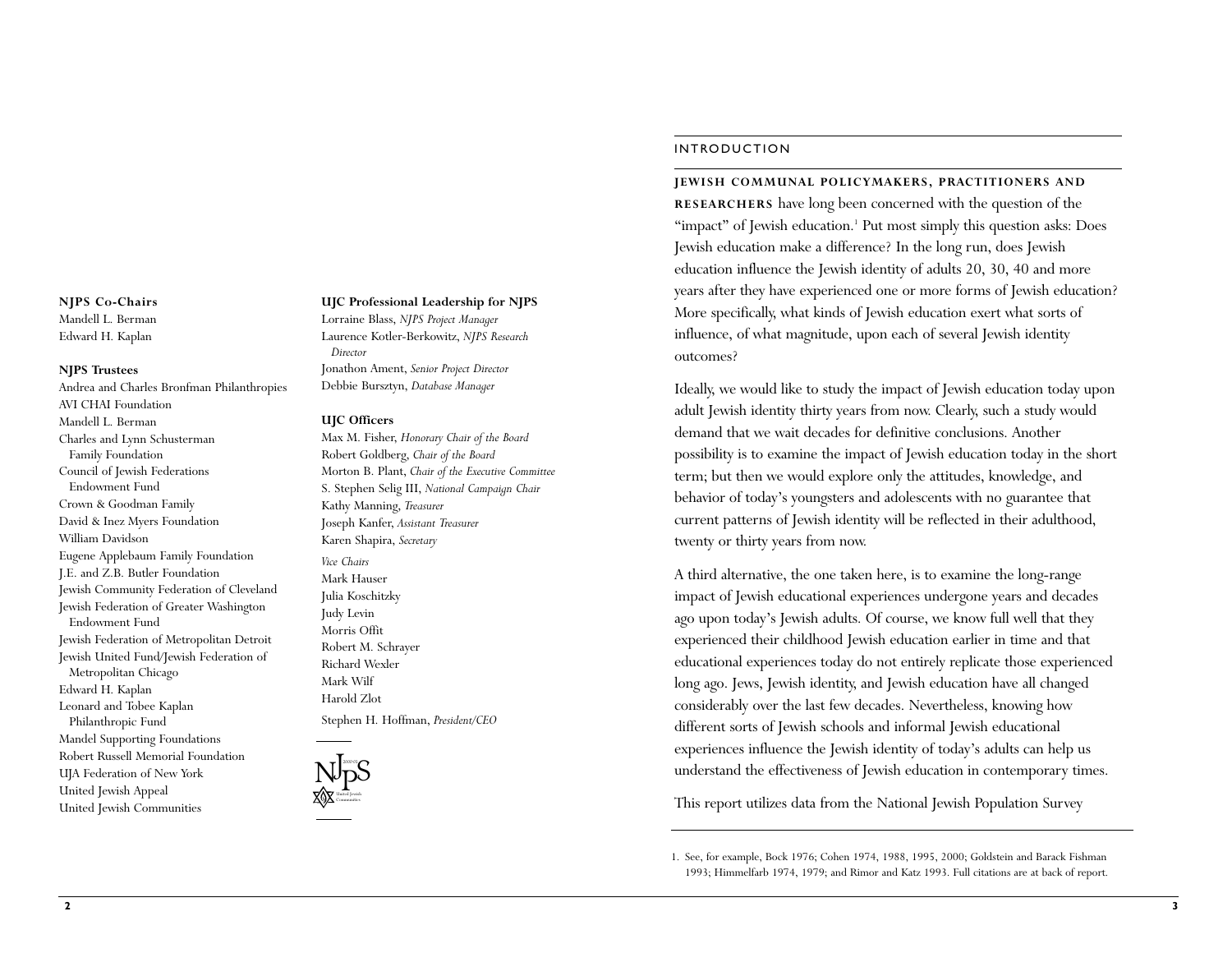**THE NATIONAL JEWISH POPULATION SURVEY 2000-01** is a nationally representative survey of the Jewish population living in the U.S. The survey was administered to a random sample of approximately 4500 Jews. Interviewing for NJPS took place from August 21, 2000 to August 30, 2001 and was conducted by telephone. The sample of telephone numbers called was selected by a computer through a Random Digit Dialing (RDD) procedure, thus permitting access to both listed and unlisted numbers in all 50 states and the District of Columbia. The margin of error when the entire sample is used for analysis is  $+/- 2\%$ . The margin of error for subsamples is larger.

The NJPS questionnaire included over 300 questions on a wide variety of topics, including household characteristics, demographic subjects, health and social service needs, economic characteristics, and Jewish background, behavior and attitudes.

The NJPS questionnaire was divided into long-form and short-form versions. The long-form version was administered to respondents whose responses to selective early questions indicated stronger Jewish connections; these respondents represent 4.3 million Jews, or over 80% of all U.S. Jews. The short-form version, which omitted many questions on Jewish topics, was given to respondents whose answers on the same selective early questions indicated Jewish connections that are not as strong; they represent an additional 800,000 Jews.

The most important implication of this design decision is related to findings on Jewish connections. Descriptions of Jewish involvement and identity that are restricted to the more engaged Jewish population (4.3 million Jews) would, in many cases, be somewhat less strong if they had been collected from all respondents representing the entire Jewish population.

In this report, the following variables were asked of the more engaged population only: trips to Israel, Jewish camping, the importance of being Jewish, and three of the components of the ritual scale, fasting on Yom Kippur, lighting Shabbat candles, and keeping kosher at home. Rather than limiting the analysis, this report assumes that those who were not asked these questions would have answered "no" to the behavioral questions (e.g., no Jewish camping experience) and would not have answered "very important" to the item on the importance of being Jewish.

For further methodological information, see the Methodological Appendix in *The National Jewish Population Survey 2000-01: Strength, Challenge and Diversity in the American Jewish Population, A United Jewish Communities Report* (available at www.ujc.org/njps.)

METHODOLOGICAL NOTE (NJPS) 2000-01 to analyze the impact of various forms of respondents' past Jewish education upon selected measures of current Jewish identity. The analysis accounts for the type of Jewish homes and experiences of respondents in their childhood and adolescent years, understanding that these factors also influence current Jewish identity levels.

#### SELF SELECTION: A DIFFICULT ISSUE

**ANY ANALYSIS TRYING TO ASSESS "IMPACT" CONTENDS WITH NUMEROUS CONCEPTUAL AND METHODOLOGICAL DIFFICULTIES.** Perhaps the most trying is the question of self-selection. That is, we know that users of extensive and intensive forms of Jewish education come from homes and communities blessed with significant resources for nurturing and sustaining Jewish identity. Moreover, the users of one kind of Jewish education often make use of other kinds. In other words, those with stronger Jewish resources tend to be those who receive stronger Jewish educations. The task for the analyst is to isolate the effects of Jewish education from other factors.

## **Data and Measures**

Given these issues, this analysis incorporates three types of measures from NJPS 2000-01:

- ➤ Jewish education, both formal and informal
- ➤ Jewish environment of the childhood home and community
- ➤ Jewish identity

NJPS has detailed information about formal Jewish schooling in both elementary and high school years, as well as the three major forms of informal Jewish education, youth groups, camps, and Israel experience.

Respondents reported a wide variety of formal Jewish schooling experiences. Where they reported more than one type of schooling, they were classified according to their most intensive form of Jewish schooling, giving preference to day schools over supplementary schools that met twice or more per week, supplementary schools over Sunday schools (or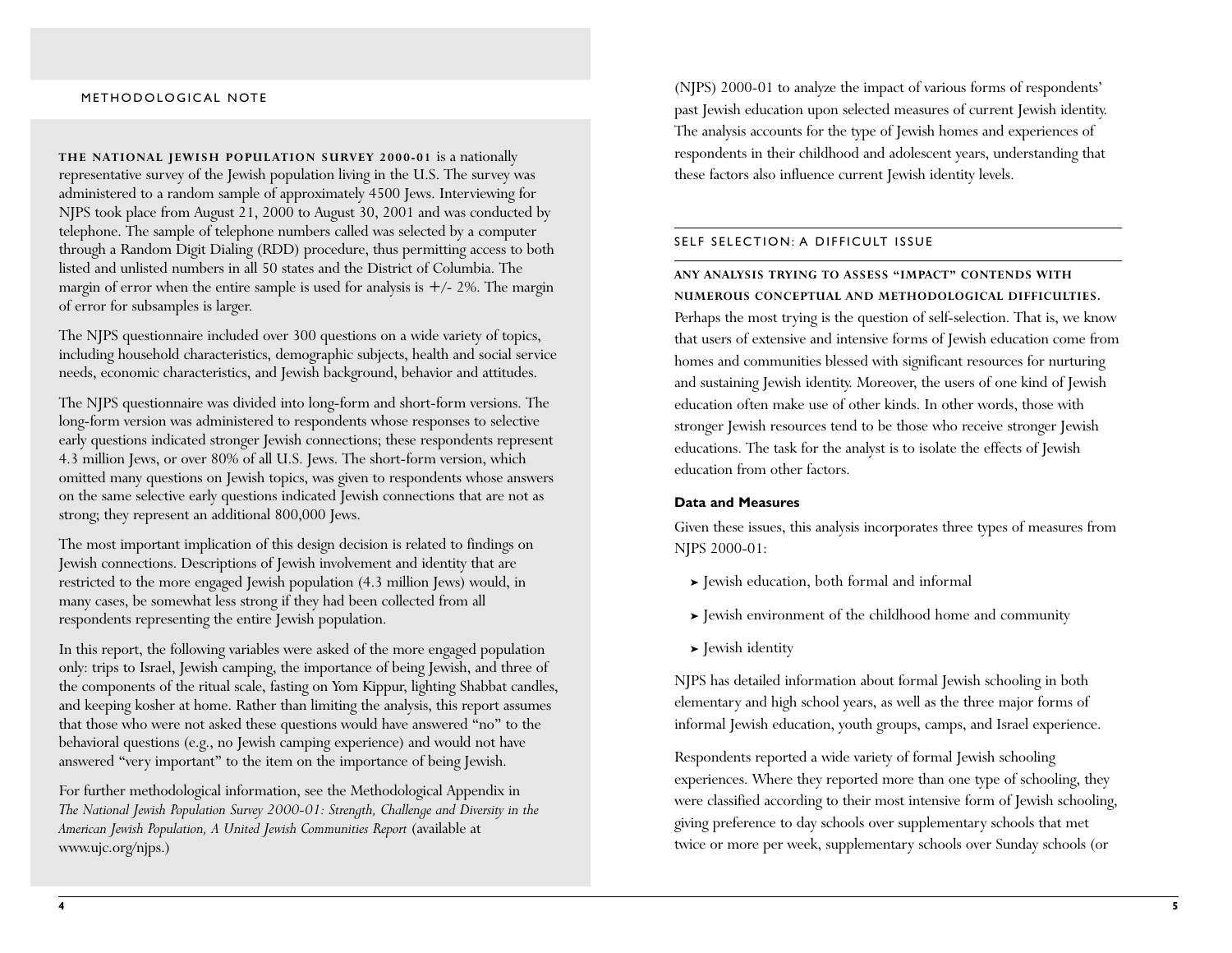other programs that met once a week), and all schools over other forms of Jewish education such as private tutoring. Thus, respondents who attended a supplementary school several times a week as well as a Sunday school were classified in the former category.

In addition, preliminary examination of the data found that respondents differed in terms of length of schooling. Hence, the Jewish education measure distinguishes those with six or fewer years from those with seven or more years for each type of schooling. A large number of supplemental school youngsters discontinued their Jewish schooling after five or six years, suggesting a policy-relevant dividing point.

For informal educational experiences, the analysis examines three experiences:

- ➤ attending a Jewish summer camp when growing up
- participating in a Jewish youth group during high school
- ➤ traveling to Israel during ages 14-26 (the age range customarily used by Israel experience professionals as the target of their recruitment efforts).

More detailed information on informal education is generally unavailable. For example, NJPS does not reveal the duration of participation in youth groups, the intensity of Jewish content in summer camps<sup>2</sup> or the educational intensity of trips to Israel.

In the past, many surveys contained only minimal information on childhood home and other experiences. As a result, researchers may have given too much "credit" to Jewish education in creating and sustaining Jewish identity. Fortunately, NJPS asked numerous questions about the childhood homes and experiences of today's adults. These include: parents' religious denomination (a proxy for intensive Jewish home observance); parents' Jewish status (two born Jewish parents or one born Jewish parent); household Shabbat practices when the respondent was a child; the presence of a Christmas tree in the childhood home; and the extent of respondents' Jewish friendship ties in high school. Although this list is not exhaustive, its size and diversity does provide sufficient information to measure the Jewish environment of today's adults when they were children and adolescents.

Lastly, NJPS contains a rich set of Jewish identity variables that cover both behaviors and attitudes. In this analysis, we examine the following selective but diverse set of measures:

- ➤ in-marriage
- ➤ in-group friendships
- ➤ ritual practices
- ➤ synagogue membership
- ➤ importance of being Jewish
- ➤ emotional attachment to Israel.

More specifically, in-marriage measures whether the current spouse of each married respondent is Jewish (either a born Jew or a convert to Judaism) or, if the respondent is widowed or divorced, whether his or her most recent spouse was Jewish (again, either born Jewish or converted to Judaism). In-group friendships measure whether respondents said that all or most of their closest friends are Jewish. Ritual practice is an index (or scale) that sums five individual practices: attending or holding a Passover Seder, lighting Chanukah candles at least some nights, fasting on Yom Kippur, always or usually lighting Sabbath candles, and keeping kosher at home. Synagogue membership captures whether respondents currently belong to a congregation.

Of the two attitudinal measures, the importance of being Jewish derives from a question asking respondents, "How important is being Jewish in your life?" Respondents were given four options: very, somewhat, not very

<sup>2.</sup> The NJPS question on Jewish summer camps required respondents to determine whether any of the sleep-away camps they attended had "Jewish content." This criterion may have elicited a wider definition of Jewish camping than is commonly used in Jewish communal circles, where a Jewish educational mission is usually emphasized in defining a camp's Jewish content.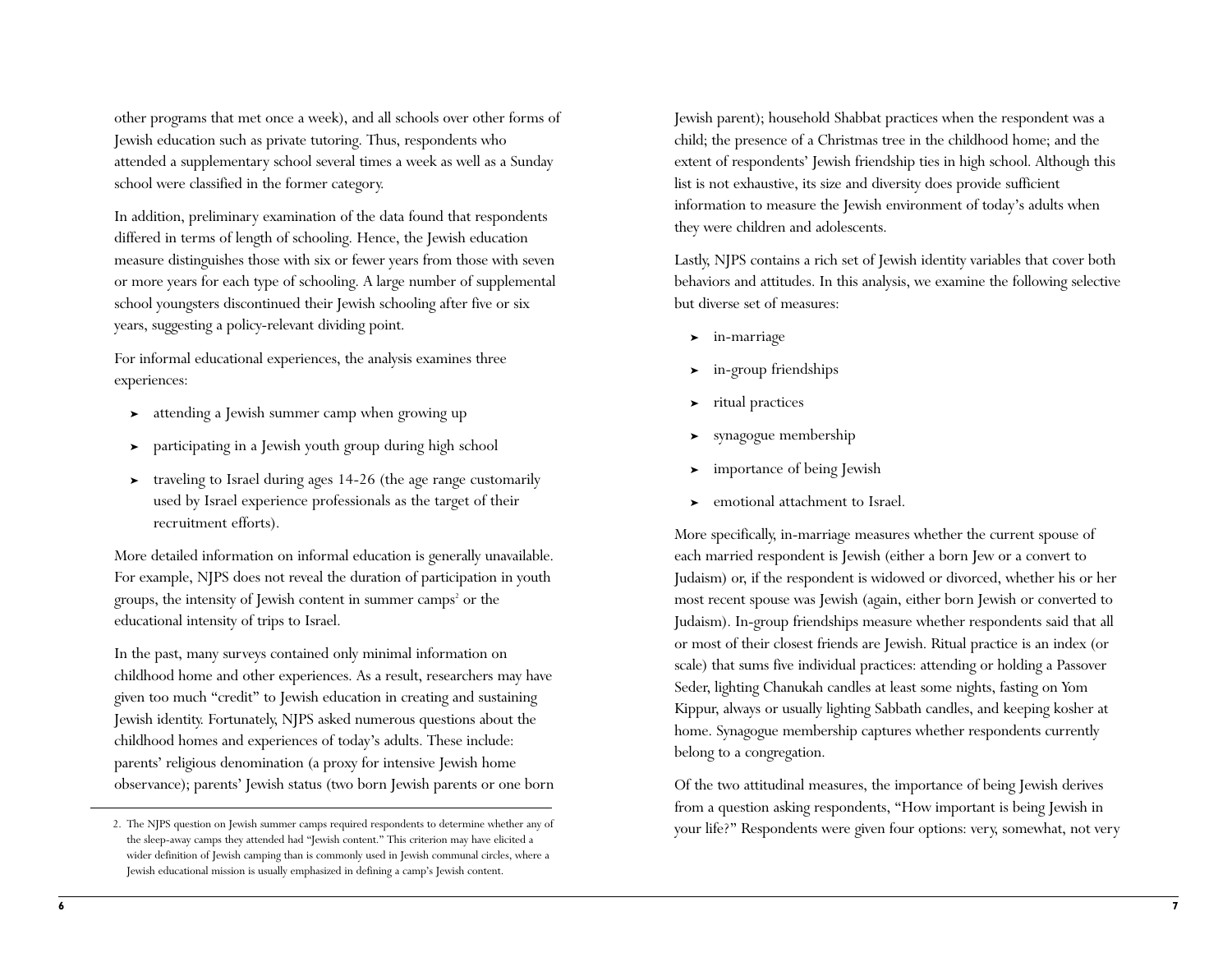or not at all. The measure reports on those who said "very important." Similarly, attachment to Israel comes from a question asking respondents, "How emotionally attached are you to Israel." Here, too, respondents were given four options – very, somewhat, not very or not at all – and the measure reports on those who said "very attached."

In the discussion and tables that follow, five of the six Jewish identity measures – in-marriage, in-group friendships, synagogue membership, the importance of being Jewish, and emotional attachment to Israel – are percentages (e.g., the percent who married a Jew). The sixth measure, ritual practices, is expressed as the average number of rituals that are practiced out of 5 total rituals.

# THE SAMPLE: BORN OR RAISED JEWISH, U.S.-BORN AND UNDER 50

**TO MAXIMIZE THE POLICY RELEVANCE OF THE RESULTS**, the analysis is restricted to respondents who met three conditions:

- ➤ They had at least one Jewish parent or were raised as Jews
- ➤ They were born in the United States
- ➤ They were under fifty years of age at the time of the survey (born 1951 or later).

The reasons for these choices are fairly straightforward. Jews by choice generally did not engage in Jewish educational experiences in their youth. In addition, many foreign-born Jews, especially those from the Former Soviet Union or Israel, report low levels of formal Jewish education as described in the NJPS questions. As immigrants, however, they also report high levels of in-marriage and in-group friendships, as well as high levels of attachment to Israel. Including them in the analysis would confound the results.

Finally, the analysis takes into account that Jewish educational opportunities and experiences have changed considerably over time; for example, travel to Israel became much more common after 1967. The differences are such that patterns reported by the oldest respondents may well be less relevant for understanding contemporary patterns of Jewish education and identity than those reported by younger, more recently educated adults. Those born just after 1950 report markedly higher rates than their elders in attendance at day schools and in travel to Israel. Given the interest in drawing inferences from this analysis for today's Jewish children, it makes sense to restrict the analysis to younger adult respondents whose patterns of behavior and experience may more closely resemble today's children and adolescents than would the patterns of respondents born before 1950.

### FINDINGS

**HAVING SET UP THE ANALYSIS, THE REPORT TURNS NOW TO EXAMINING AND EXPLAINING THE EMPIRICAL FINDINGS.** Baseline findings showing statistical associations between past Jewish education and current Jewish identity are presented first, followed by a discussion of the potential confounding effects of other factors from respondents' childhood homes and experiences. Lastly, a statistical procedure – called Multiple Classification Analysis (MCA) – is introduced that isolates and highlights the impact of Jewish education on Jewish identity by controlling for the effects of the other factors.

## **Baseline Findings**

Tables 1 and 2 display Jewish identity indicators for those who experienced various forms of Jewish education. It is important to emphasize that analyses reported in these two tables have not yet controlled for other factors (i.e., Jewish environment when growing up) that may also affect Jewish identity.

One general pattern demonstrated in Table 1 is that those who participated in any Jewish educational program score higher on almost all forms of Jewish identity than those who received no Jewish education. For example, among those who received no Jewish schooling, 33% married a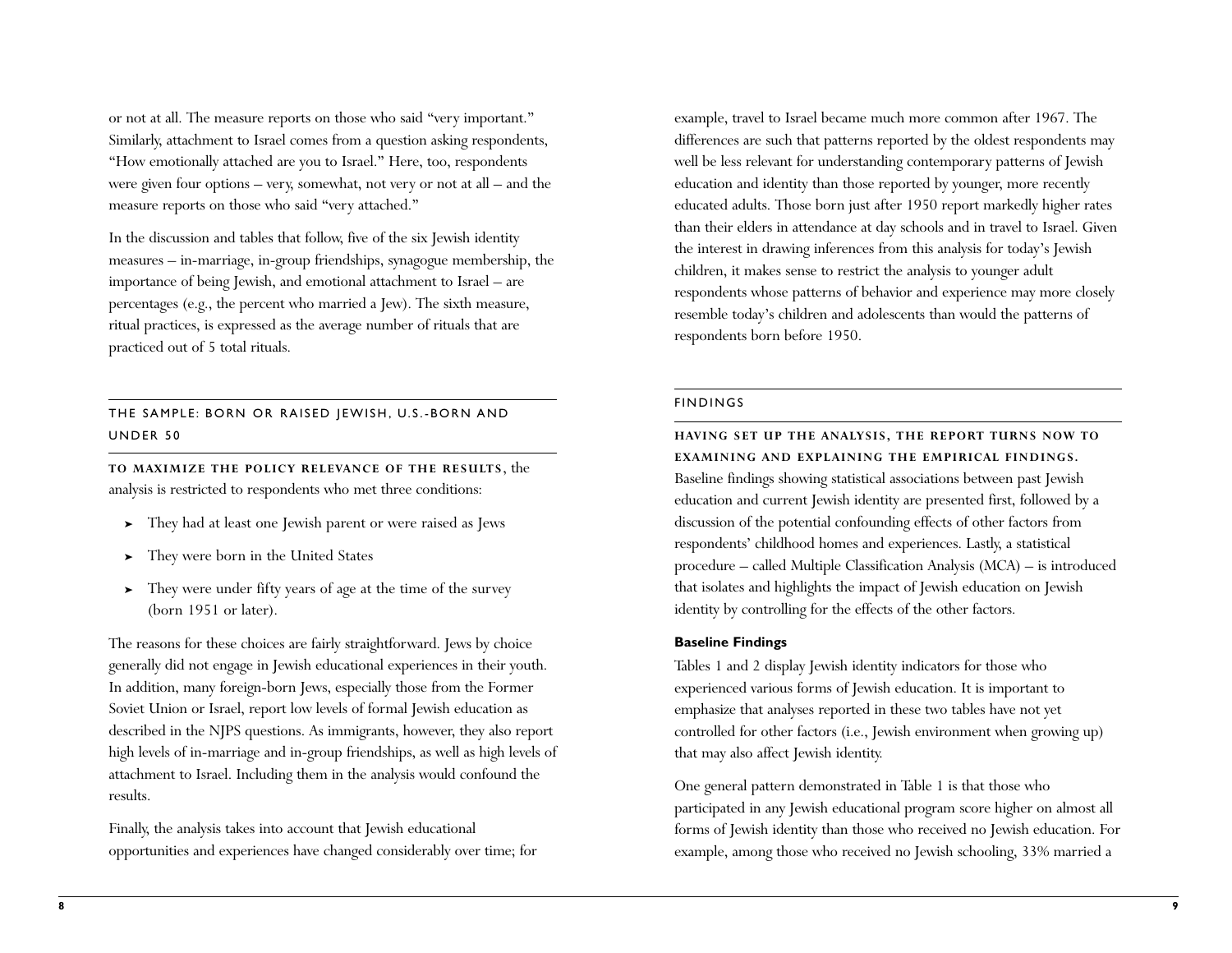# **TABLE 1.**

Baseline findings: formal Jewish education

and Jewish identity indicators.

|                                           | ln-<br>married | Most/all<br>closest<br>friends<br>lewish | <b>Ritual scale</b><br>(average<br>out of five) | Synagogue<br>member | <b>Being</b><br>lewish<br>very<br>important | <b>Very</b><br>attached<br>to Israel |
|-------------------------------------------|----------------|------------------------------------------|-------------------------------------------------|---------------------|---------------------------------------------|--------------------------------------|
| Day school:                               |                |                                          |                                                 |                     |                                             |                                      |
| 7-12 years                                | 96%            | 74%                                      | 4.6                                             | 84%                 | 86%                                         | 67%                                  |
| Day school:<br>1-6 years                  | 82             | 35                                       | 3.3                                             | 53                  | 59                                          | 38                                   |
| Supplementary school:<br>7-12 years       | 76             | 32                                       | 3.1                                             | 56                  | 51                                          | 36                                   |
| <b>Supplementary schools</b><br>1-6 years | 63             | 25                                       | 2.7                                             | 44                  | 36                                          | 21                                   |
| Sunday school:<br>7-12 years              | 60             | 20                                       | 2.6                                             | 36                  | 35                                          | 12                                   |
| Sunday school:<br>1-6 years               | 42             | 17                                       | 2.3                                             | 30                  | 28                                          | $\overline{13}$                      |
| No Jewish education                       | 33             | $\overline{7}$                           | 1.8                                             | 12                  | 16                                          | 12                                   |

Jew, as compared with 42% among those who attended Sunday schools for 1-6 years, and 76% among those who attended supplementary schools for seven years of more.

A second pattern seen in Table 1 is that rises in the level of childhood Jewish schooling are almost always associated with increases in adult Jewish identity years later. Day school alumni outscore supplementary school alumni, who in turn outrank Sunday school graduates. In addition, within each category, those attending for more years tend to outscore those who attended for fewer years.

Table 2 shows that the three forms of informal Jewish education also are associated with substantial differences in adult Jewish identity. For

# **TABLE 2.**

Baseline findings: informal Jewish education and Jewish identity indicators.

|                      | ln-<br>married | Most/all<br>closest<br>friends<br>Jewish | <b>Ritual scale</b><br>(average<br>out of five) | Synagogue<br>member | <b>Being</b><br>Jewish<br>very<br>important | <b>Very</b><br>attached<br>to Israel |
|----------------------|----------------|------------------------------------------|-------------------------------------------------|---------------------|---------------------------------------------|--------------------------------------|
| Jewish youth group   |                |                                          |                                                 |                     |                                             |                                      |
| Yes                  | 75%            | 41%                                      | 3.3                                             | 58%                 | 57%                                         | 37%                                  |
| No                   | 49             | 16                                       | 2.3                                             | 28                  | 27                                          | 17                                   |
| Jewish camping       |                |                                          |                                                 |                     |                                             |                                      |
| Yes                  | 77             | 41                                       | 3.3                                             | 59                  | 56                                          | 41                                   |
| No                   | 46             | 4                                        | 2.3                                             | 25                  | 25                                          | 14                                   |
| <b>Israel travel</b> |                |                                          |                                                 |                     |                                             |                                      |
| Yes                  | 80             | 45                                       | 3.5                                             | 60                  | 67                                          | 53                                   |
| No                   | 51             | 18                                       | 2.4                                             | 32                  | 29                                          | 17                                   |

example, former Jewish youth group participants are one and half times more likely than those who did not participate in youth groups to have married someone Jewish (75% vs. 49%). Similarly, former campers are three times as likely as non-campers to report feeling very attached to Israel (41% vs. 14%). Those who traveled to Israel as adolescents or young adults report, on average, one more ritual observance than those who did not visit the Jewish State (averages of 3.5 vs. 2.4 out of five rituals).

# **Other background factors: the benefits of a strong Jewish environment**

In short, no matter the measures examined, the baseline findings above show that childhood Jewish education is linked to higher levels of Jewish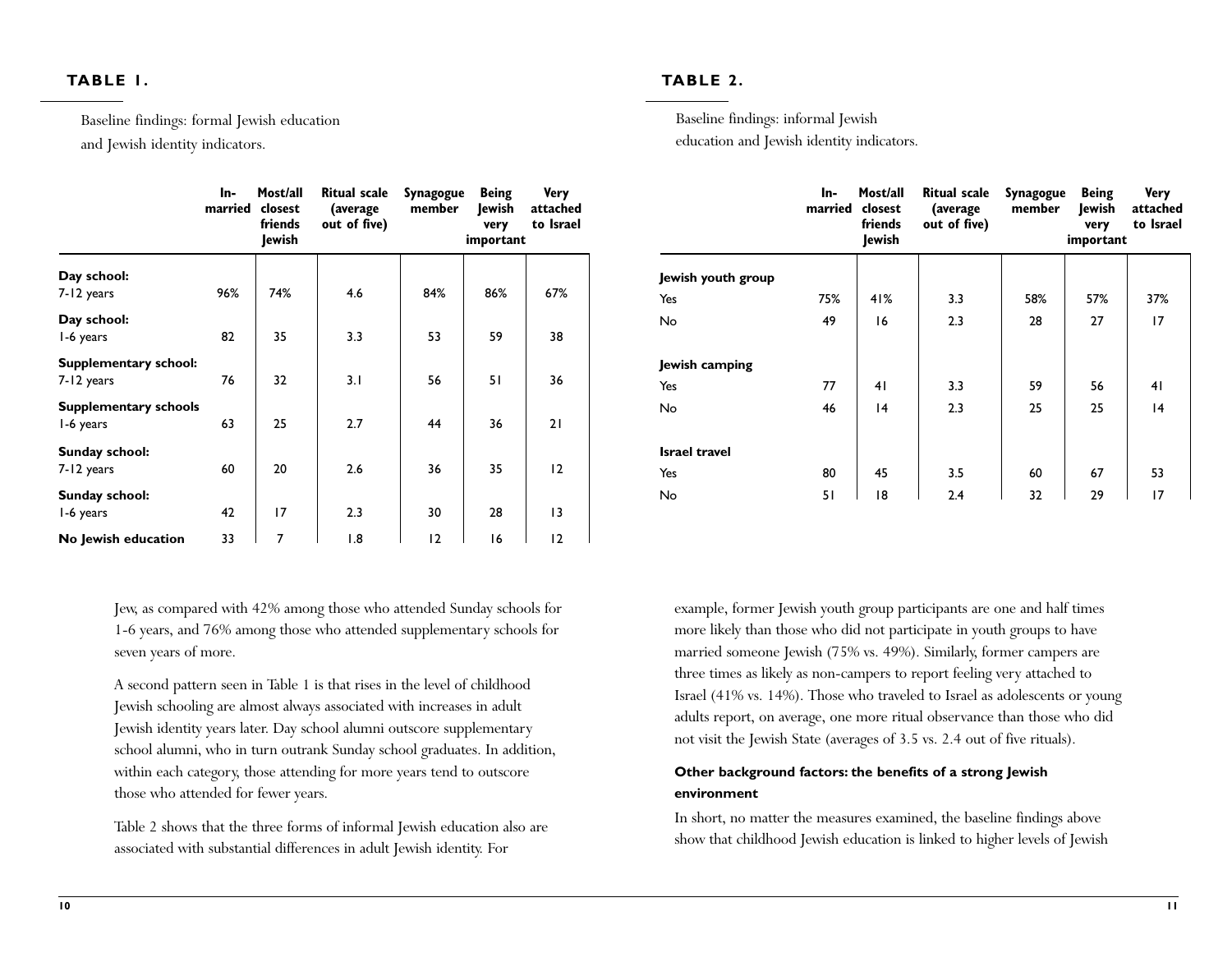identity in the adult years. However, simple statistical association does not demonstrate causality or impact. Possibly confounding factors (e.g., childhood home and community) must be taken into consideration.

First, separate analyses show that those with "stronger" Jewish homes and experiences when they were growing up – as measured by having two born Jewish parents, lighting Shabbat candles in the childhood home, the absence of a Christmas tree, and close Jewish friends in high school – also have higher scores on the same current Jewish identity measures examined above.

To further complicate the picture, Jewish educational experiences and "stronger" Jewish homes in childhood are also associated with each other. Compared to those without Jewish educational experiences, those who received some Jewish education – either formal or informal – more likely came from homes with two rather than one born Jewish parent. In addition, their families lit Shabbat candles more often and had Christmas trees in their homes less often, and they had more close Jewish friends in high school.

As a result, the circle of association is complete: Jewish education, other Jewish home experiences, and current Jewish identity are all linked to each other. If both Jewish educational experiences and other childhood experiences are associated with current Jewish identity, how can we determine the independent impact of Jewish educational experiences by themselves? The remaining task is to untangle the confounding effects, in order to discern the separate and direct effect of Jewish education upon Jewish identity.

### **Isolating the impact of Jewish education on Jewish identity**

A well-known statistical procedure called Multiple Classification Analysis (MCA) allows us to factor out differences in Jewish background factors (home and other experiences), in an attempt to isolate the "pure" effects of Jewish education on Jewish identity.

In order to do this, MCA controls for the five background factors mentioned earlier: number of parents who were born Jewish; proportion of friends in high school who were Jewish; the frequency with which Shabbat candles were lit; the absence of a Christmas tree at age 10; and parents' denomination. The procedure also controls for three present-day demographic factors that many other analyses have indicated affect current levels of Jewish identity: age, region of the country, and household composition (e.g., married couple vs. single, or the presence of children).<sup>3</sup>

In effect, MCA levels the playing field by comparing different categories of Jewish education (i.e., no schooling vs. day school for 7 years or more; or campers vs. non-campers) as if each category scored equally on all the other control factors listed above. In doing so, it essentially removes the current Jewish identity advantages of Jewish educational alumni due to their other childhood experiences and to current demographic factors, and compares them with their less Jewishly educated counterparts, who generally did not benefit from additional advantages in childhood Jewish socialization.

One additional consideration must be made in terms of chronology and causality. Generally, formal Jewish schooling precedes, and in some ways leads to, informal Jewish educational experiences. Accordingly, the analysis of formal Jewish schooling controls only for the Jewish background and demographic factors noted above. The analysis of each informal experience – camping, youth groups and Israel travel — controls for these factors, as well as for formal Jewish schooling and for each other.

The analysis of informal education experiences effectively asks to what extent do youth groups, Jewish camping and Israel travel in one's youth contribute to Jewish identity above and beyond Jewish schooling, as well as independently and net of one another. As an example, the analysis presents the impact of an Israel experience, taking into account the fact that many such people also went to day schools and Jewish summer camps, participated in Jewish youth groups, and tend to come from Jewish homes affiliated or identified with more traditional Jewish denominations.

<sup>3.</sup> Details on how these variables were coded for the analysis are available from the UJC Research Department.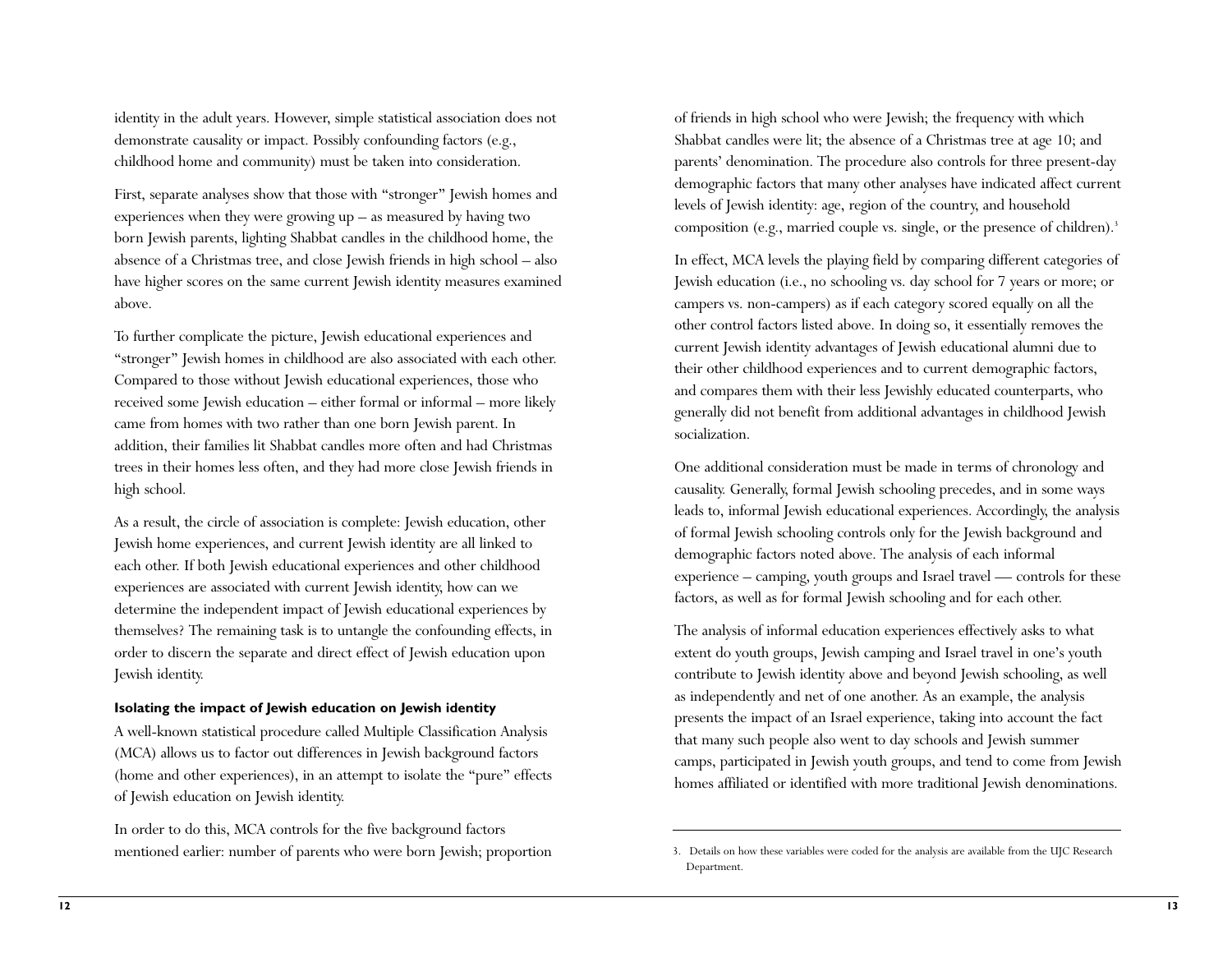# **TABLE 3.**

Table 3. Multiple classification analysis: the impact of formal Jewish education on Jewish identity indicators, controlling for Jewish background and demographic factors.

|                                     | In-<br>married | Most/all<br>closest<br>friends<br>Jewish | <b>Ritual scale</b><br>(average<br>out of five) | Synagogue<br>member | <b>Being</b><br>lewish<br>very<br>important | <b>Very</b><br>attached<br>to Israel |
|-------------------------------------|----------------|------------------------------------------|-------------------------------------------------|---------------------|---------------------------------------------|--------------------------------------|
| Day school:                         |                |                                          |                                                 |                     |                                             |                                      |
| 7-12 years                          | 73%            | 38%                                      | 3.8                                             | 61%                 | 64%                                         | 55%                                  |
| Day school:<br>1-6 years            | 77             | 32                                       | 3.2                                             | 47                  | 58                                          | 39                                   |
| Supplementary school:<br>7-12 years | 73             | 30                                       | 3.0                                             | 53                  | 51                                          | 35                                   |
| Supplementary school:               |                |                                          |                                                 |                     |                                             |                                      |
| 1-6 years                           | 65             | 28                                       | 2.9                                             | 49                  | 40                                          | 21                                   |
| Sunday school:<br>7-12 years        | 67             | 28                                       | 2.7                                             | 44                  | 40                                          | 16                                   |
| Sunday school:<br>1-6 years         | 55             | 29                                       | 2.7                                             | 39                  | 39                                          | 18                                   |
| No Jewish education                 | 63             | 25                                       | 2.7                                             | 33                  | 36                                          | 20                                   |

Table 3, which reports the MCA for formal Jewish schooling, reveals the following patterns:

1) In general, attendance at a day school seven years or more exerts the most powerful positive impact upon Jewish identity. To take an illustrative example, with all other things being equal, a projected 36% of those with no Jewish schooling claim that being Jewish is very important to them, as contrasted with fully 64% of those with 7 or more years of day school. This group of former day school students surpasses the other schooling categories, controlling for the Jewish background and demographic factors, on almost all measures of Jewish identity. (The one exception is intermarriage, where those with seven or more years of day school, owing to their very strong parental homes, statistically trail those with fewer than seven years of day school. This curious and counter-intuitive result demonstrates the influence of home and other Jewish background factors in explaining part of the association of Jewish educational experiences with Jewish identity.)

2) Attendance at a day school for 1-6 years exerts an impact upon Jewish identity that somewhat trails that associated with more years of day school, but ahead of all other schooling configurations (with one exception for synagogue membership). In fact, after statistical adjustment for other factors, people who went to day schools for 1-6 years surpass all other groups in the likelihood of marrying someone Jewish.

3) Attendance at supplementary schools (meeting two or more days per week) for 7-12 years also exerts a discernible positive impact upon Jewish identity. While the levels of impact for supplementary schools tend to trail slightly those associated with attending day school for 1-6 years, there is again a notable exception. Once statistical controls are made, those who went to supplementary school for 7-12 years are more likely than those who attended day school for 1-6 years to be a current synagogue member.

4) Other forms of Jewish schooling have weaker impacts on most measures of Jewish identity. Relative to those with no Jewish schooling, there are no consistent, positive impacts for in-marriage, ritual practices, and attitudes toward Israel associated with attendance at supplementary school for 6 years or less or at Sunday school for any number of years. For example, the adjusted rates of feeling very attached to Israel stand at 20% for those with no schooling, 18% for Sunday school attendance 1-6 years, 16% for Sunday school attendance of 7 years or more, and 21% for those attending supplementary school 6 years or less. Small jumps in Jewish identity occur between those with no education and any form of education regarding Jewish friendships and attitudes toward being Jewish. Only with respect to synagogue membership is there a step-by-step increase in moving from those with no Jewish education to those with Sunday school and supplementary education for 1-6 years.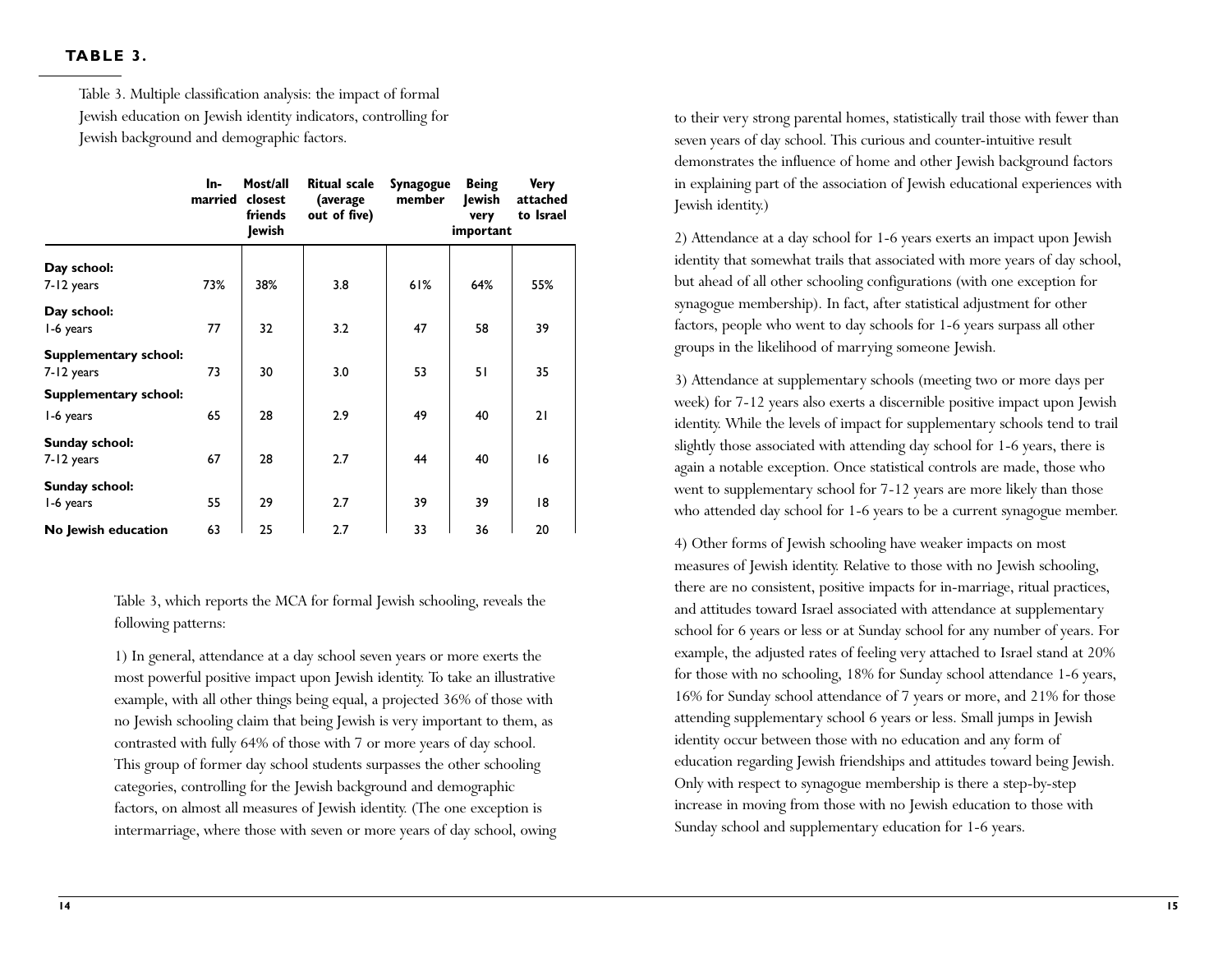## **TABLE 4.**

Multiple classification analysis: the impact of informal Jewish education on Jewish identity indicators, controlling for Jewish background and demographic factors and other informal experiences.

|                      | In-<br>married | Most/all<br>closest<br>friends<br>Jewish | Ritual scale<br>(average<br>out of five) | Synagogue<br>member | <b>Being</b><br>Jewish<br>very<br>important | <b>Very</b><br>attached<br>to Israel |
|----------------------|----------------|------------------------------------------|------------------------------------------|---------------------|---------------------------------------------|--------------------------------------|
| Jewish youth group   |                |                                          |                                          |                     |                                             |                                      |
| Yes                  | 68%            | 33%                                      | 3.0                                      | 50%                 | 48%                                         | 28%                                  |
| No                   | 66             | 27                                       | 3.0                                      | 45                  | 43                                          | 26                                   |
| Jewish camping       |                |                                          |                                          |                     |                                             |                                      |
| Yes                  | 69             | 32                                       | 3.0                                      | 52                  | 48                                          | 33                                   |
| No                   | 65             | 28                                       | 2.9                                      | 43                  | 42                                          | 23                                   |
| <b>Israel travel</b> |                |                                          |                                          |                     |                                             |                                      |
| Yes                  | 71             | 34                                       | 3.2                                      | 51                  | 58                                          | 45                                   |
| No                   | 65             | 28                                       | 2.9                                      | 45                  | 41                                          | 22                                   |

#### CONCLUSIONS

**MANY, BUT NOT ALL, FORMS OF JEWISH EDUCATION** 

exert measurable, positive impacts upon almost every form of Jewish identity examined here. Day schools, attending supplementary schools for seven years or more, and Israel travel exert the largest, consistent measures of influence. Jewish camping and youth group exert more modest but nonetheless across-the-board effects. The influence of supplementary schools is mostly limited to those who attended seven years or more. This finding is consistent with other research that has shown attending supplementary schools for less than seven years, or attending Sunday

The results for informal Jewish education, seen in Table 4, demonstrate that of the three types of informal Jewish education, travel to Israel tends to exert a more powerful impact upon adult Jewish identity, but this is not always the case. To take an example, the net difference between participants and non-participants in feeling that being Jewish is very important – after controlling for Jewish background, demographic factors, Jewish schooling and the other forms of informal experiences – stands at 17 percentage points for Israel travel (58% to 41%), 6 percentage points for camping (48% to 42%) and 5 percentage points for youth groups (48% to 43%). Similar patterns hold for feeling very attached to Israel, and to lesser degrees for intermarriage and ritual practices. In addition, on almost all measures the impact of Israel travel rivals that of day school attendance for 1-6 years or supplementary schooling for 7-12 years.

In general, participating in Jewish youth groups and camping are associated with smaller increases in Jewish identity than Israel travel. Two important exceptions, however, are synagogue membership, where camping has nearly double the impact of Israel travel, and having Jewish friends, with similar increases associated with all three types of informal education. Very importantly, the impact on Jewish identity associated with camping and youth groups are equal to or larger than those associated with 1-6 years in supplementary schools and all Sunday school attendance.<sup>4</sup>

With this said, the hypothetical combination of the three forms of informal education (a configuration experienced by just six percent of the adults respondents analyzed in this report) is associated with rather significant levels of impact upon the Jewish identity indicators. The combined effect of participating in youth groups, camping and Israel travel amounts to 12 percentage points for in-marriage, 16 percentage points for having mostly Jewish friends, four-tenths of a ritual (out of five), 20 percentage points for synagogue membership, 28 percentage points for feeling that being Jewish is very important, and fully 35 percentage points in feeling very attached to Israel.

<sup>4.</sup> As mentioned in footnote 2, the NJPS question on Jewish camping did not distinguish camps with a Jewish educational mission from those that cater to Jewish youths but do not have a Jewish educational mission. As a result, the findings reported here may underestimate the effects of attending camps with a Jewish educational mission.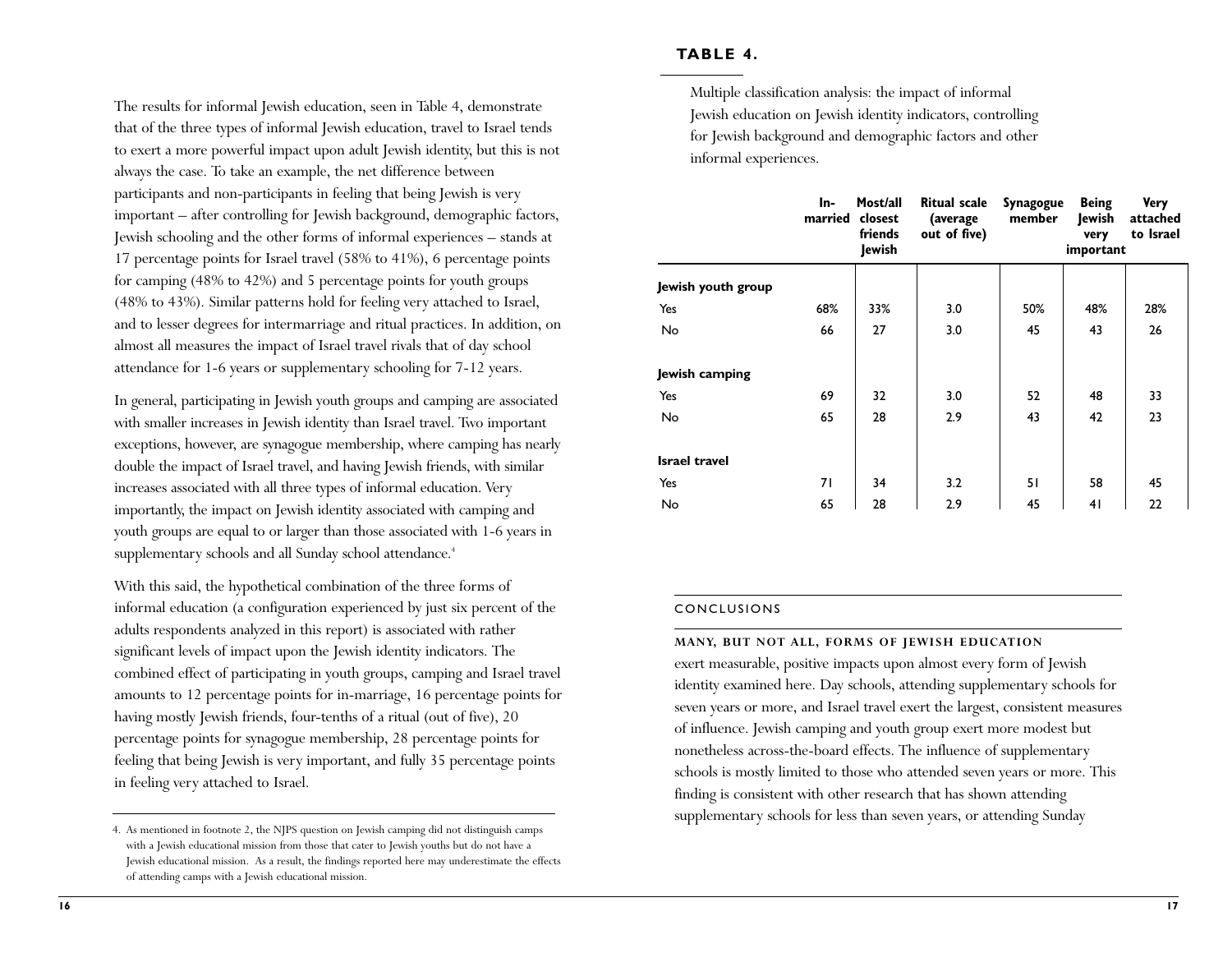schools for any duration, has an impact on joining synagogues but little else. With this said, participation in all forms of informal Jewish education substantially elevates adult Jewish identity indicators. Importantly, the combination of youth groups, camping, and Israel travel produces notable increases in all available indicators of Jewish identity.

The findings illuminate several policy issues:

First, as a general rule, they testify to the **efficacy of almost all forms of Jewish education.** With the sole exception of Sunday school (as a once-a-week phenomenon), Jewish education enhances Jewish identity, however measured, years down the road. This finding suggests a communal interest in promoting almost all forms of Jewish education.

Second, **more intensive** forms of education and **longer durations** of education exert more impact than their counterparts. This finding suggests an interest in promoting intensive education (e.g., day schools), and in lengthening the years of attendance at supplementary schools that meet twice a week or more.

Third, **the weak performance of Sunday Schools** (when they constitute the only form of Jewish schooling) as an instrument for enhancing Jewish identity requires attention. Several explanations may be operating here. Alternatives include deficiencies in basic structure, teachers, leadership, and/or curriculum. Another possibility is that such schools tend to serve youngsters from families with relatively low levels of Jewish engagement, reinforcing their relative distance from conventional Jewish life.

Fourth, the strong performance of Israel travel for young people argues powerfully for ongoing communal support of Israel experience programs.

Fifth and finally, the results suggest **a model of effective Jewish education** for youngsters in supplementary schools. Such a model would combine seven or more years of supplementary school with two or three forms of informal Jewish education. Such a model is well suited for

strongly enhancing the Jewish identity of youngsters whose families prefer schooling routes other than day schools.

Certainly all these implications bear further exploration and examination. Nevertheless, this analysis does serve to illuminate some of the major policy options for Jewish schooling and informal Jewish education.

## REFERENCES

Bock, Geoffrey. 1976. *The Jewish schooling of American Jews: A study of non-cognitive educational effects*. Doctoral dissertation, Harvard University, 1976.

Cohen, Steven M. 1974. "The impact of Jewish education on religious identification and practice." *Jewish Social Studies* 36: 316-326.

Cohen, Steven M. 1988. *American Assimilation or Jewish Revival?* Bloomington: Indiana University Press.

Cohen, Steven M.1995. "The Impact of Varieties of Jewish Education Upon Jewish Identity: An Inter-Generational Perspective." *Contemporary Jewry* 16: 68-96.

Cohen, Steven M. 2000. "Camp Ramah and Adult Jewish Identity," in Sheldon A. Dorph (ed.) *RAMAH: Reflections at 50: Visions for a New Century,* National Ramah Commission.

Goldstein, Alice and Sylvia Barack Fishman. 1993. *When they are grown they will not depart: Jewish education and the Jewish behavior of American adults. Research Report 8.* Waltham, MA: Brandeis University, Cohen Center for Modern Jewish Studies.

Himmelfarb, Harold. 1974. *The impact of religious schooling: The effects of Jewish education upon adult religious involvement.* Doctoral dissertation, University of Chicago, 1974.

Himmelfarb, Harold. 1979. "Agents of Religious Socialization." *The Sociological Quarterly 20* (Autumn): 477-494.

Rimor, Mordechai and Elihu Katz. 1993. *Jewish Involvement of the Baby Boom Generation: Interrogating the 1990 National Jewish Population Survey.* Jerusalem, Israel: The Louis Guttman Israel Institute of Applied Social Research.